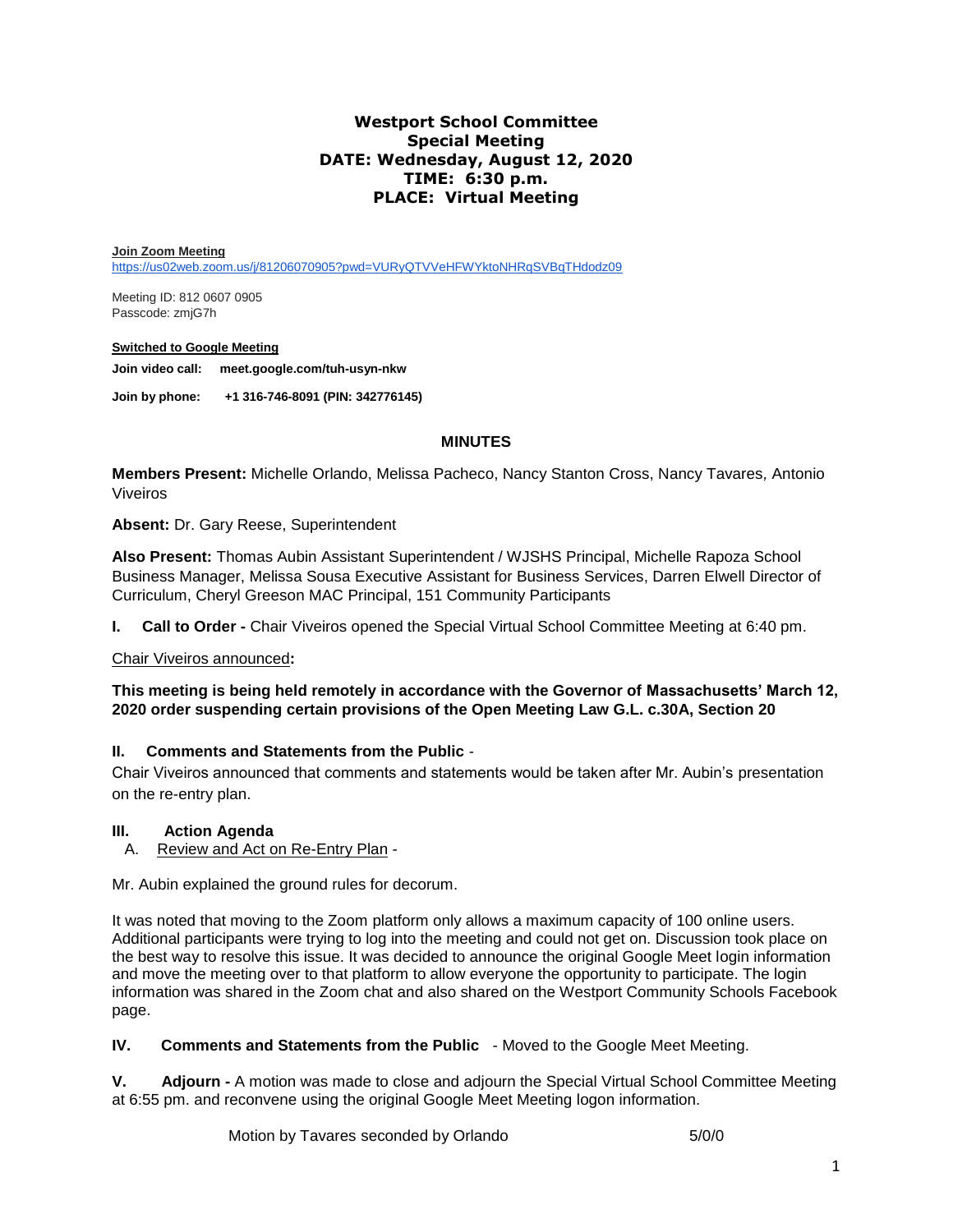The Special Virtual School Committee Meeting ended at 6:55 pm.

# **Meeting Moved to Google Meet**

**I. Call to Order -** Chair Viveiros opened the Special Virtual School Committee Meeting at 7:09 pm.

## Chair Viveiros announced**:**

**This meeting is being held remotely in accordance with the Governor of Massachusetts' March 12, 2020 order suspending certain provisions of the Open Meeting Law G.L. c.30A, Section 20**

**II. Comments and Statements from the Public** - Chair Viveiros announced that comments and statements would be taken after Mr. Aubin's presentation on the re-entry plan.

## **III. Action Agenda**

A. Review and Act on Re-Entry Plan -

Mr. Aubin explained the ground rules for decorum.

Mr. Aubin explained the district was required to submit 3 plans for re-entry. 1. 100% students/staff fully in the buildings 2. hybrid ½ in building ½ remote 3. 100% completely remote. Based on a survey, whatever platform was chosen, parents and stakeholders made it clear more rigor was needed as well as continuity of education.

Mr. Viveiros reported they received over 800 responses to a survey. Some responses from parents expressed concerns over their child's learning loss by distance learning as well as a lack of interaction with peers and teachers. Respondents were asked if they were comfortable with their child returning to school in the fall, 54% said YES, 34% MAYBE, 11% NO (not sending kids to school). There was a preference for a hybrid model with alternating days / alternating weeks. A question on placing students on the bus resulted in parents not sure, 26% not applicable and 33% YES they would use the bus.

Chair Viveiros shared that many volunteers worked on the Re-entry Plans and informed everyone the plan is posted on the school website.

Mr. Aubin reported that Dr. Reese has purchased fans, HEPA air filters and UVAC ultra lights, with funding through the CARES Act.

Jennifer Chaves from the Extended Day Program was congratulated for all her hard work in organizing the program this summer. Westport was the first district to be recognized by SouthCoast. Parents were happy with the services their children received.

## **II. Comments and Statements from the Public -** *(taken out of order)*

**Kathryn Clark** has been a teacher for 30 years and has a student in Westport. She is advocating to start out with a rigorous remote learning model, then transition into a hybrid model. She wants what is best for parents and students and shared that a remote start is prudent.

**Jaclyn Horgan** works in Special Education at WES. She expressed concerns and anxieties of educators, and advocates to make the responsible call for all remote learning in the Fall. Many of her students had nothing but added stress this past Spring. She misses students and interactions and wants to be back in the classroom, however only when it is safe. There is still time to plan effective remote learning and she is willing to be a part of this.